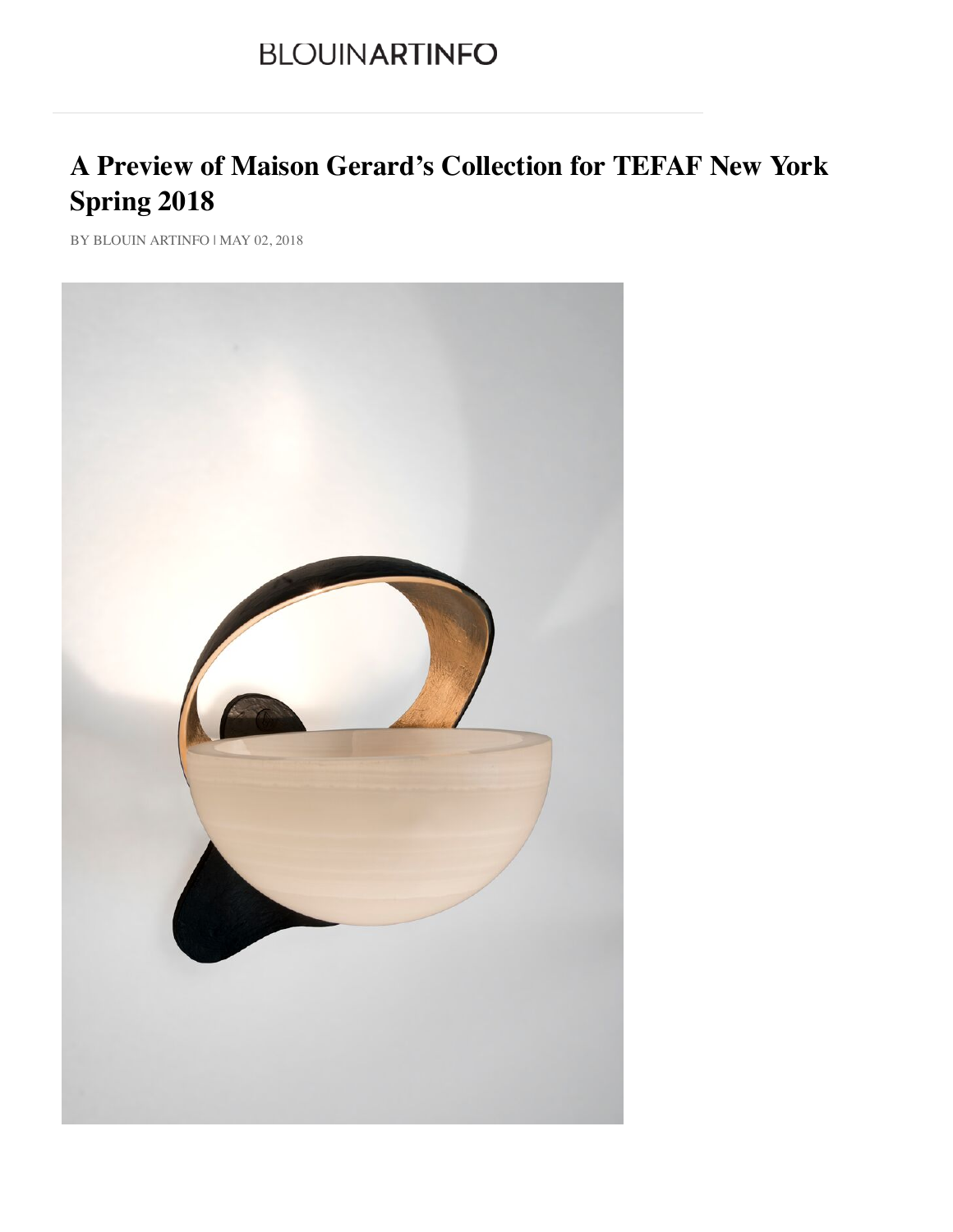"Brancaleone wall sconce," 2016 by Achille Salvagni, Onyx, bronze, Height: 13", Width: 9.75", Depth: 10.5", This limited edition hand-carved onyx and bronze sconce is one of three new lighting creations debuting at TEFAF New York Spring for the Rome based, Salvagni, who is known for his use of rare materials and noble materials, Limited edition of 20, Photo Credit: Achille Salvagni Atelier, Maison Gerard, New York (Courtesy: Maison Gerard, New York)

Maison Gerard at New York has announced its collection for TEFAF New York Spring 2018, which will run from May 4 to May 8 this week.

The gallery, known for its fine Art Deco furniture and contemporary design, will complete its installation with a curated selection of commissioned pieces and important 20th century works.

The gallery announces, "Benoist F. Drut, owner of Maison Gerard, will furnish the booth with beautiful works that span several decades, creating a multifunctional space — at once a sophisticated living room for entertaining guests as well as a study for inspiration and reflection."

"A phenomenal commission by the Brooklyn-based artist Peter Lane will form the back wall of the space. This monumental, ceramic wall installation is wonderfully tactile and lures you into the space. Impressive in both size and scale, this piece showcases Lane's exceptional talent and craftsmanship," says the gallery.

In creating this layered environment, Drut offers a selection of rare pieces including a black and gold lacquered metal vase by Pierre Dunand (1914-1995) and one of a pair of four-seat sofas designed by Andre Arbus for the Palais des Consuls in Rouen. Arbus and Jacques Adnet were commissioned by the French government to design the public rooms for this building — one of the last of the grand scale projects in the post war era. The light green geometric motif of a Paule Leleu (1906 - 1987) carpet as well as a pair of rare lacquered and gilt-wood slipper chairs by Jacques Quinet, inspired the spring t[heme](http://www.blouinartinfo.com/photo-galleries/a-preview-of-maison-gerards-collection-for-tefaf-new-york-spring) that will unify the booth. These chairs feature their original chinoiserie embroidered silk on the seat backs cushions.

The gallery believes, "the show will serve as the debut of a new limited edition, colored lacquer 'Spider Jewel,' and a chandelier designed by the Rome-based architect and designer Achille Salvagni. Salvagni has created five editions, each in celadon lacquer over bronze, offered in pale rose, soft olive green, midnight blue, dark burgundy, and